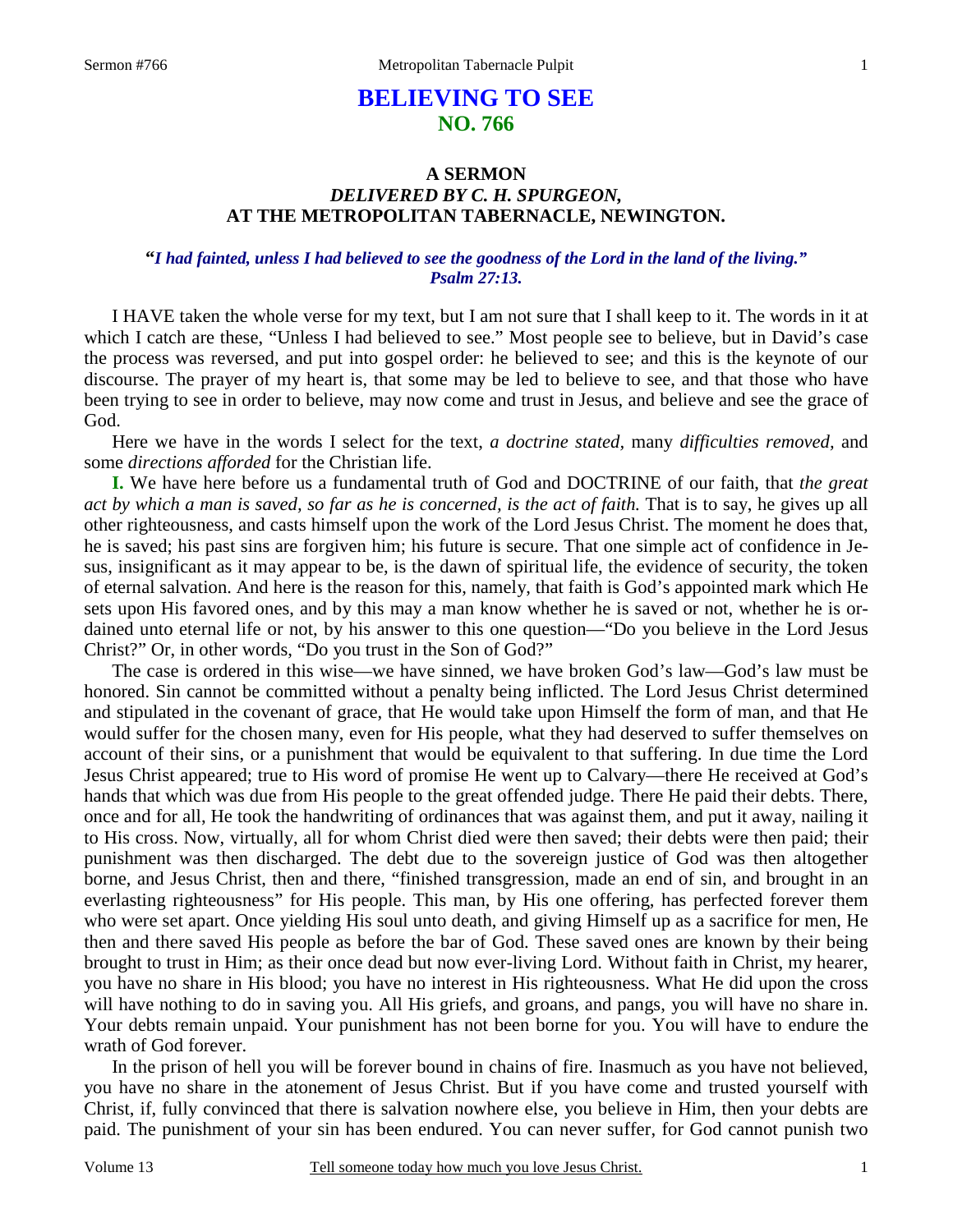for one offense. You can never be summoned to God's bar to be tried for your life. You are clear. Through Jesus' blood you are ransomed; you are justified, accepted, adopted, saved. Who shall lay anything to your charge, seeing that Christ has died for you, and made a propitiation for your sin? Now the whole of this hinges upon a man's believing; if he believes, then the great gospel truth is *that he is saved.* Throughout the entire Bible this is the one ray of light that comes out of the darkness to poor troubled man. "He who believes on Him is not condemned." "He who believes on Him has everlasting life." "He who believes and is baptized shall be saved." These assertions occur over, and over, and over again, so that I may safely say that this is *the* gospel—that he who believes is saved, and that the faith by which he lays hold of Christ, is to him proof positive that he is saved. He has God's word for it that he is redeemed in Christ.

**II.** We have now briefly stated the doctrine, but the main part of my subject will be to try and remove those many DIFFICULTIES which people newly awakened and quickened are sure to raise. The doctrine is, that he who believes is saved; but men ask a thousand questions about it, and see as many more difficulties—let us therefore try to meet and answer some of them.

**1.** And, first, how often do we hear it said, "I cannot think that I am saved; I do not trust in Jesus Christ—I am sure of it, and fear I am not saved, *because I feel no worthiness in me."* This is a difficulty which we can slay at once. If you did feel any worthiness in yourself, then you might rest assured that you were not saved; because nothing is clearer in God's word than the fact that salvation is not by merit but by divine grace. The apostle Paul is very clear upon this point. He says, "It is not by works, but of grace;" and if any say, it may be partly of each, he says, "No; if by grace, then is it no more of works: otherwise grace is no more grace. But if it is of works, then is it no more grace: otherwise work is no more work." Salvation is altogether, from first to last, a gratuitous act of GRACE; hence you do not need to look for any merit in yourself.

 The case is parallel with this—it is sometimes the custom, when a new king attains to the throne, for a general amnesty to be proclaimed, and for all the prison doors to be opened. This is done, of course, not on account of the *merit* of the prisoners, but to do honor to the great mercy of the king. Now, I think I see you, troubled one, sitting as a prisoner in a cell, and the door is opened to you, and you are told that you are free, because the king would honor the day of his coronation; but you reply, "I cannot believe that I am free, *for I do not feel that I deserve it;* the sentence which was passed upon me was one which I richly deserved and according to justice; I cannot, therefore, walk through that prison door, because I know that I have done nothing to merit my discharge." But, man, if the ground of your discharge is not in any degree your merit, but only to the honor of the king, how simple-minded you are to sit on that stone slab any longer! Up with you, man! Walk out; take your liberty, and do honor to the king's bounty! O sinner, you have no merit, that is true, but God forgives you to the praise and glory of His grace, to the honor of His dear Son, to give Him a coronation. Come, then, walk out at liberty!

 Or it is as though this should happen—someone who has consumption has applied for admission to enter, say into Brampton Hospital. By-and-by this person obtains the order, but no sooner does she get it than she is afraid to use it. She does not dare go to the hospital, and why? "Because," she says, *"I am not in good health."* Now, we answer at once, "But if you were in good health, you would have no need of a hospital; it is, in fact, your sickness and your bad health which give you any right to enter there." So, when you tell me that you have no merit, my reply is, but if you had any, you would not need a Savior! Your demerit renders yours a suitable case to be met with by the merit of the Savior. It is your *sinnership* which, if there is any fitness, is your fitness. Not your righteousness, sinner, but your guilt must be your plea when you wish to be pardoned. If money is to be given away, men do not urge their being possessed of riches as a reason why they should receive the charity, but one cries, "I am exceedingly poor," and another says, "I am poorer still." It is their poverty, not their substance, which is their plea with the generous heart. And so it is between God and you. Not your fullness, but your emptiness; not your goodness, but your badness; not your merit, but your demerit; these you must plead before God, seeing that salvation is by grace.

 Now, then, what do you say, sinner? God tells you that if you believe in Christ, you are saved. Is God a liar or not? I must push that with you. Does God speak truth or not? As for this trumpery objec-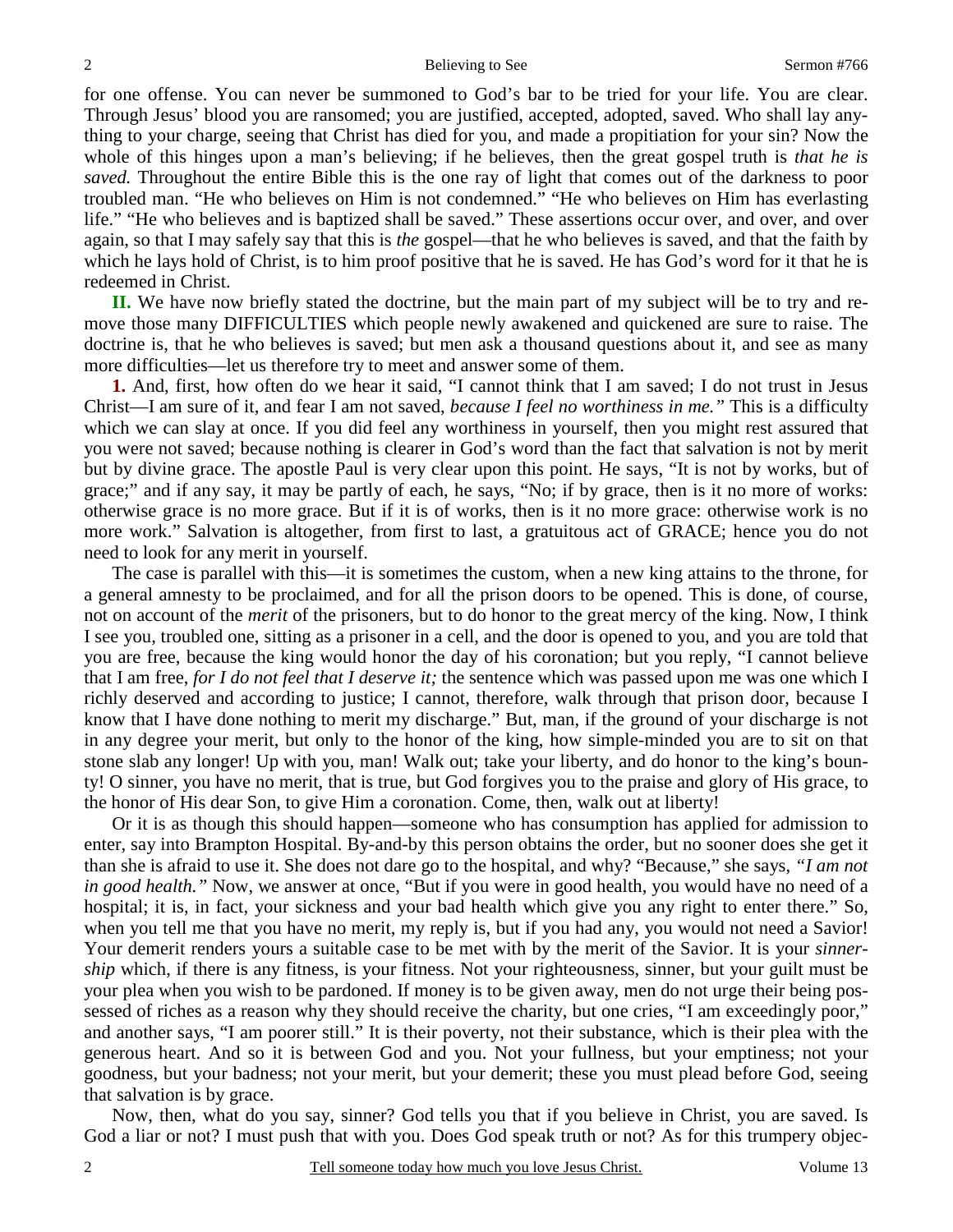#### Sermon #766 Believing to See

3

tion of yours, that you have no merit, I have shown you that it is without a foundation, for if you had any merit, then why should you come to God for mercy? But, meritless, worthless, altogether without any goodness, still the text says, "Blessed is he who works not, but believes in Him who justifies the ungodly." What do you say—will you take God at His word, and believe what He says to be true?

**2.** But I hear another objection, one which is very frequently made indeed. Someone says, *"But I want to see* in myself the evidences of salvation; I know that when a man is saved, there very soon appear in his character certain signs and tokens which mark the work of the Holy Spirit, and I cannot believe that I am saved on the mere word of God; I want to see the evidences of it." I will tell you a story then. When the Emperor Napoleon the First, was one day reviewing his troops on what is now called the *Place de la Concorde,* sitting on his horse, and thinking of other things, he let go of the bridle, and in a moment his high spirited charger galloped away with him. A private in the ranks saw the danger, rushed from his place, seized the bridle, and saved the life of the emperor, who said to him, "Thank you, *Captain,"* and went on. "Of what regiment, sire?" asked the soldier. "Of my guards," was the reply. Now, it was a strange thing that the Emperor should in a moment make him a captain for so small an act as that, and stranger still that the man should so simply and fully believe him as not to doubt for a minute, but ask at once of what regiment he was to be the captain. Now, what do you suppose the soldier did? Going back to his regiment, he put down his gun, and said, "Whoever likes may take care of that," and walking across the review ground up to the staff, he joined with them. A general looking round at him said, "What does that fellow want?" "That fellow is a captain of the guard," said the man, and gave the military salute. "You are mad, friend!" "I am not mad; I am a captain of the guard." "Who said so?" "He said so," pointing to the Emperor riding along. "I beg your pardon," replied the general, and recognized him at once in his new office. The man took the Emperor at his word. He wore no shoulder ornaments; he was not adorned with any gold lace; he had not received any of a captain's pay; he had passed through no formal ceremony; but the Emperor had simply called him "captain," and that was enough for him.

 Now, I want to know whether the Lord Jesus Christ's word is not as well worth taking as the word of the Emperor Napoleon. When he says to you, "believe; he who believes has everlasting life," the proper way for you to act is to feel and say, "That is true; I have everlasting life; although, as yet, I have not a jot of evidence of any other kind; yet if He has said it, that is enough for me. Though I may have come in here an ungodly, unconverted sinner, yet, since I have learned to trust the Savior this night, and do trust him, then I am saved, I will try to get these evidences by-and-by." I have no doubt that that soldier I told you of very soon began to look after his uniforms. He would not like to continue dressed as a private after that, but would want an officer's uniform, and to appear in the army as a captain should appear. And so will it be with you by-and-by; but at first, my dear friends, your faith must be grounded on the word of Jesus Christ, and on nothing else. Perhaps the devil will say to you, "What is that fellow doing here?" Tell the devil and all his angels, "HE said it who died on the cross! HE said it who reigns in heaven, that 'Whoever believes in Him shall not perish, but have everlasting life.'" Stand to it, that if He said it, that is enough. You have the King's word for it; the imperial word, the word of the blessed and only Potentate who cannot lie.

 So, then, it is sufficient evidence to the believing heart that it has God's word to rely upon. Let me point you to the 36<sup>th</sup> verse of the third chapter of John: "He who believes on the Son has everlasting life." And to the  $18<sup>th</sup>$  verse of the same chapter, "He who believes on Him is not condemned." Are not these words quite sufficient, though as yet no other evidence can be seen? But sometimes I have heard persons saying, "Well, but we must have evidences; we cannot trust Christ without them." And consequently they try to manufacture signs of grace, whereas, be it never forgotten, that *evidences are the product of faith, and not the cause of faith.* You go into a room at winter time, and you say to yourself, "There is not enough heat in this room; I must try to make it warmer," and you set to work, by some plan or other, to do this. You say there is no evidence of there being a fire because there is no heat; true, but you will never make the heat *produce* the fire. Would it not be much better to go and look to the fire at once? And then you would get the heat which is the *result* of a fire. So you say, "I am not so earnest, so reverent, so prayerful, so penitent as I should be, therefore I cannot believe." Now, would it not be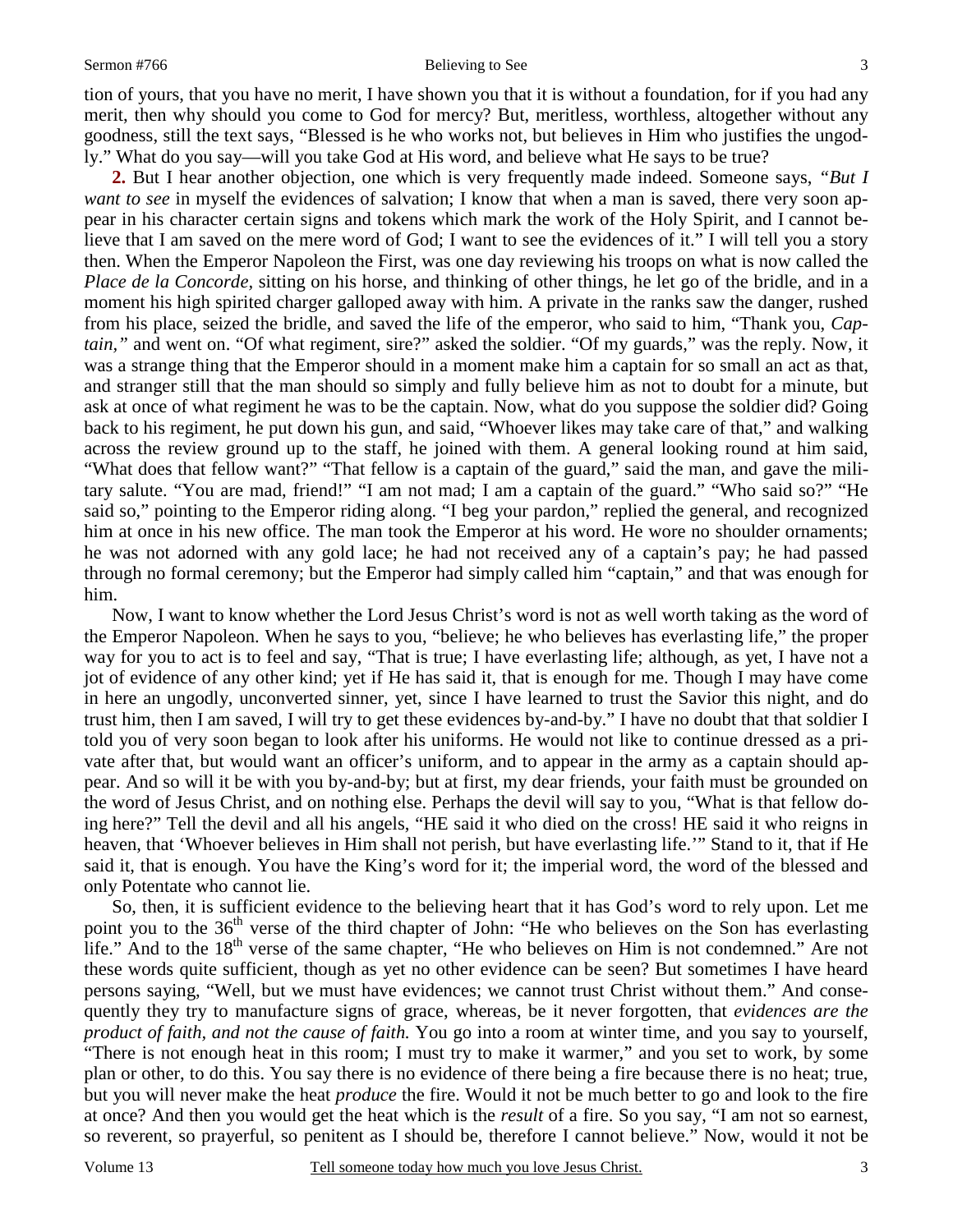better to say, "If I believed more, I would have more of these evidences; therefore let me go to my faith, which is the cause of the evidences, and not go to my evidences to get faith out of them"?

 It is as though you had a piece of ground, and you said to yourself, "Well, now, here are these trees; they produce very little fruit—if I could secure a large crop, that would be evidence that the soil is good. I must put fresh fruit on the trees, and then that will prove that the ground is fertile." Not at all! Make the soil good, and then the fruit will come naturally. So with your faith; faith is the soil in which the fruits of faith must grow. Do not be thinking about the evidences. Think about the faith that will grow the evidences. Seek to go to Christ, and trust in Him, and you will get the signs of divine grace soon enough. Your main business is with Jesus, not with evidences. Rest in Him—His finished work and ascension power—and, if you depend there, without evidences, you will soon have plenty of them; but, if you look to external or other signs in order to get faith, you look, as I have already told you, in the wrong place, and reverse the order of grace. To use an old proverb you "put the cart before the horse." You do not go logically and properly to work. Trust in Christ for evidences, and you will have plenty of them in due time.

**3.** Commonly enough we hear people say, *"I need to have a deeper repentance, and then I could believe that I am saved.*" Christ says, "He who believes is saved." You say, "Well, that is what Christ says, but I am not satisfied with that." Oh, atrocious thing! To make Christ a liar and suspect His word! Still, you say you need a deeper repentance. Now, you are very like a man who is in a high fever, and delirious, and he cries out, "I need to feel that I am in this fever; I need to know the top and the bottom of this typhus; I need to know when it goes, and how it will go." But the doctor says, "Never mind, my dear friend; never mind the typhus; just trust to me; take the medicine." He calms the man's mind by reminding him that if he had not the typhus, he would not need the doctor; but now that the fever is there, it is not for him to know the disease so much as to trust the remedy; and when he gets well, he will understand about it better. So, poor sinner, till you have come to Christ, your repentance is not worth a penny! If you had a ton weight of it, your repentance would be of no value till you trusted Jesus! We must get you well first, and then you shall know about the disease. Trust Jesus, and believe His word, and do not, in your delirium, be looking for those dark experiences which would not comfort you, though you think they would.

 There is a man who has written a very offensive letter to a very kind friend who has often obliged him. This friend, when he received the letter, said, "Well, it was very wrong of you to write this letter, but I freely forgive you." But the other said, "I do not think my friend has forgiven me, because I do not feel regretful enough; if I felt more repentant, then I should think that he had forgiven me." As if his friend's forgiveness were not quite well enough assured to him by his friend's word! But now, supposing that man should bring himself to believe that his friend had forgiven him? Why, then he would find it an easy matter to repent, because he would say to himself, "Has my friend been kind enough to overlook so great a fault? Then how wrong it was of me to have written so against him! How grieved, how shocked I am to think that I should have fallen into such an offense against so generous a friend!" My dear hearers, you cannot get repentance by refusing to believe Christ's word. Trust Him! Trust Him, and believe that you are saved, and then the sluices will be drawn up, and you will repent. You will see Jesus Christ dying that you might live, and you will ask, "Did I slaughter that blessed Savior; did I wound Him; did I scourge Him, and put Him to death? Then monstrous sins, away with you, away with you!" You must first believe, and then repentance will come—not look to repentance as being the evidence, but look to Jesus, and to Jesus only, and, looking to Him, repentance will follow as a matter of course.

**4.** Then, running to the other extreme, we have heard many troubled ones say, "I cannot think that I am saved *because I do not feel great joy;* if I had greater joy, then I would know that I was forgiven." Somebody has left you a large estate, and you say to yourself, "Well, I have just read the letter in which the lawyer tells me that I am left a large estate, but, somehow or other, I do not believe it, for if it were true, I should feel greater joy about it." Why, you talk like a fool, sir! If you believed it, you would feel joy. It is because you do not believe it that you do not have joy. You turn the thing upside down, and want your joy to help your faith, whereas your joy must flow from your faith, and cannot possibly contribute to it. So, man, if you will come and trust my Lord's word, and believe that you are saved because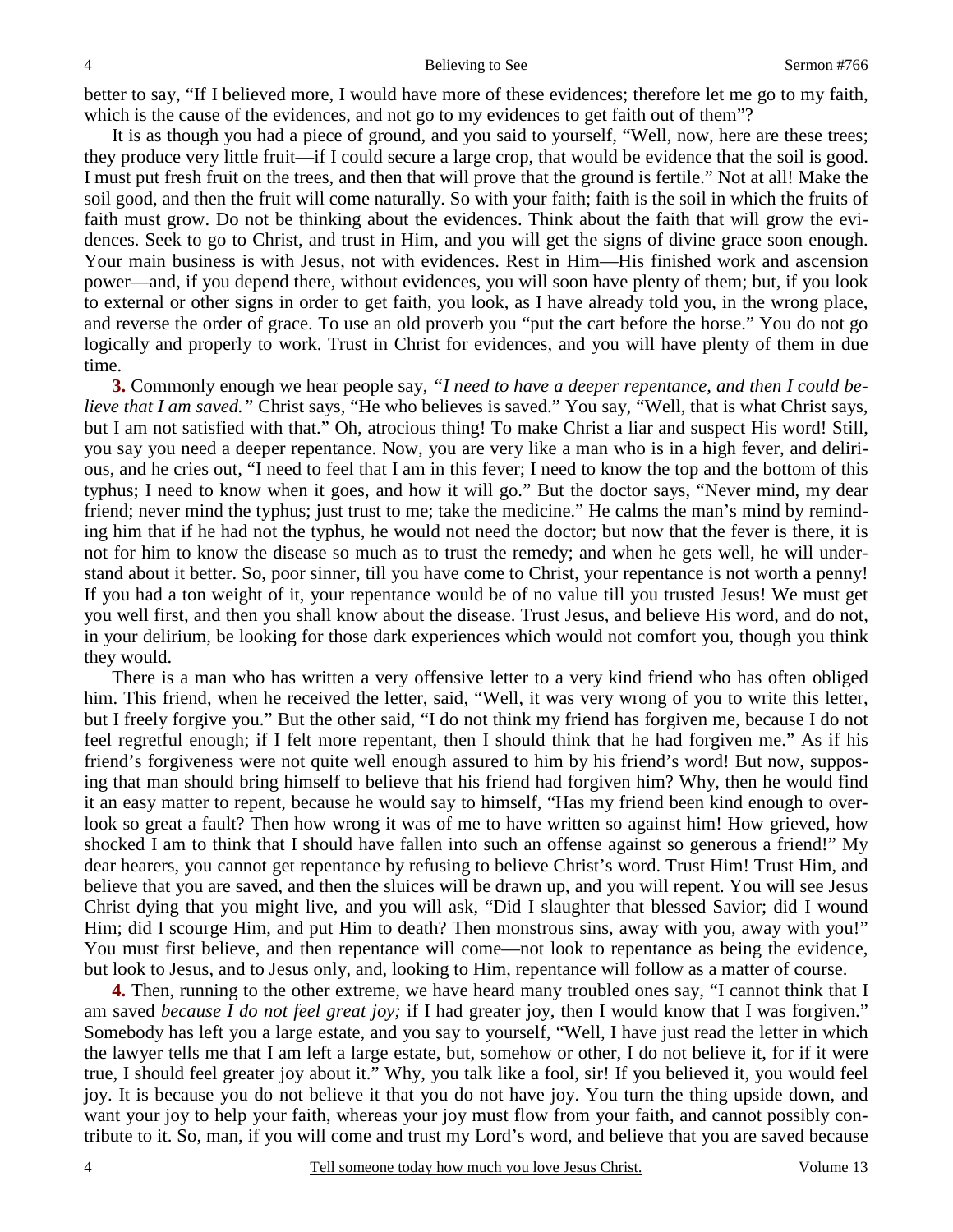you trust Him, then you will have joy. You cannot be without joy. If you believed tonight that your sins were pardoned, would you not be glad? Certainly you would! Well, then, believe it. If you are trusting Christ, if you are resting wholly upon Jesus, He tells you that you are saved. Do not begin to say, "I have not the bliss I hoped to have." You shall have that joy when you have looked for it, and have looked alone to Christ.

**5.** Then, I have known others who have said, "I could believe that I am saved if *I had more sanctification*." That also is the wrong way to go to work. In a sweet little book which I have read lately, the writer well remarks, "Suppose you were in Brazil, and you were in some of those brooks where diamonds are occasionally picked up, and you found a large unpolished one; no matter how rough it might be, if you knew it to be a diamond, you would get it polished; but if you had any suspicion about it, you would not be likely to incur the expense and trouble of polishing it. It is your assurance of its being a diamond that would set you to work to take it to the lapidary to have it put upon a seal, and set." So we find salvation, and when we get it, it is a rough, uncouth thing. We need to have it, as we say, sanctified. Now, if we believe it is a diamond, if we believe that it is really and truly salvation, we shall then be in earnest to get that salvation perfected, to have the diamond's facets all made to glitter in the light of heaven. But so long as we have any doubts about the matter, we shall not think, nor be troubled, about perfecting our salvation. The fact is, that strong faith is the great sanctifying agent through the Power of the Holy Spirit, and the application of the precious blood of Jesus. You will never overcome your sins by doubting Christ. You will never get sanctification by putting your holiness into the place of Christ's righteousness. It is no faith to believe that I am saved being sanctified; but it is faith to believe that I, being sanctified, and with all my sins about me, am still saved through the precious blood of Jesus. O sinner, do not look to sanctification to back up the testimony of God's word. God's word is enough! O take it; rest upon it. Remember, you dishonor God when you need any other evidence except His naked word. What would you, dear friends, think of this in your own case? You promise your child a present, and he wants evidences. You tell him that you love him, and he wants you to call to him somebody else to bear witness to it. Shame on your naughty child, or else there must be something ill about yourself. Now, as we cannot lay the blame on our heavenly Father, who is too wise to err, too good to be unkind, shame on us that we should be saying we need something else to make us believe God's word. O beloved, let us believe Him when we cannot see it; and if we do not feel that we are saved, let us believe the word which says we are, seeing it is the word of Christ. I like that in Martin Luther. He says the devil said to him once, "Martin, do you feel that you are saved?" "No, I do not," he said, "but I am quite as sure of it as if I did; get you behind me, Satan!" And that is the true way. Do you feel that you are saved? No, I do not expect to feel it; it is a matter of belief. I trust my Lord and Master. It is very sweet to get feelings; but Mr. Live-by-Feeling, as you well remember, according to John Bunyan, was a Diabolian, and was hanged. I wish he had been hanged to better purpose, for he still lives about these parts. If you live by feeling, it is miserable living. It is poverty sometimes, and riches at others. But if you live by faith upon the Son of God, who loved you, and gave Himself for you, that is blessed living! O for divine grace to do this, not to see to believe, but to believe to see! Put believing first, and repentance, sanctification, evidences and all else, will come afterwards.

**6.** I shall not weary you, I hope, if I mention that there are some who say they cannot trust Christ, cannot believe His affirmation that they are saved, *because they do not feel more love for Him.* They are like a child who should say, "I do not believe my father's word because I do not feel so much love for him as I ought to do." Oh, but, my Child, if you believed your father's word, a true and good love would come as the consequence! And, sinner, while you are saying, "I cannot believe because I cannot love," you are putting things altogether out of gear. That is neither God's method nor the way of wisdom at all. Go, and believe your Father, and then you shall feel a flame of love within your heart which you have never known before.

**7.** But another one says, "I could believe that I were saved if *I had more of likeness to Christ about me."* Here again, you see, Christ has said, "He who believes has everlasting life," and you say, "No, Lord, I do not agree with that, I believe that he who is like You has everlasting life, and I cannot see that I am like You, though I once hoped I would be; and therefore I cannot think that I am saved." That is to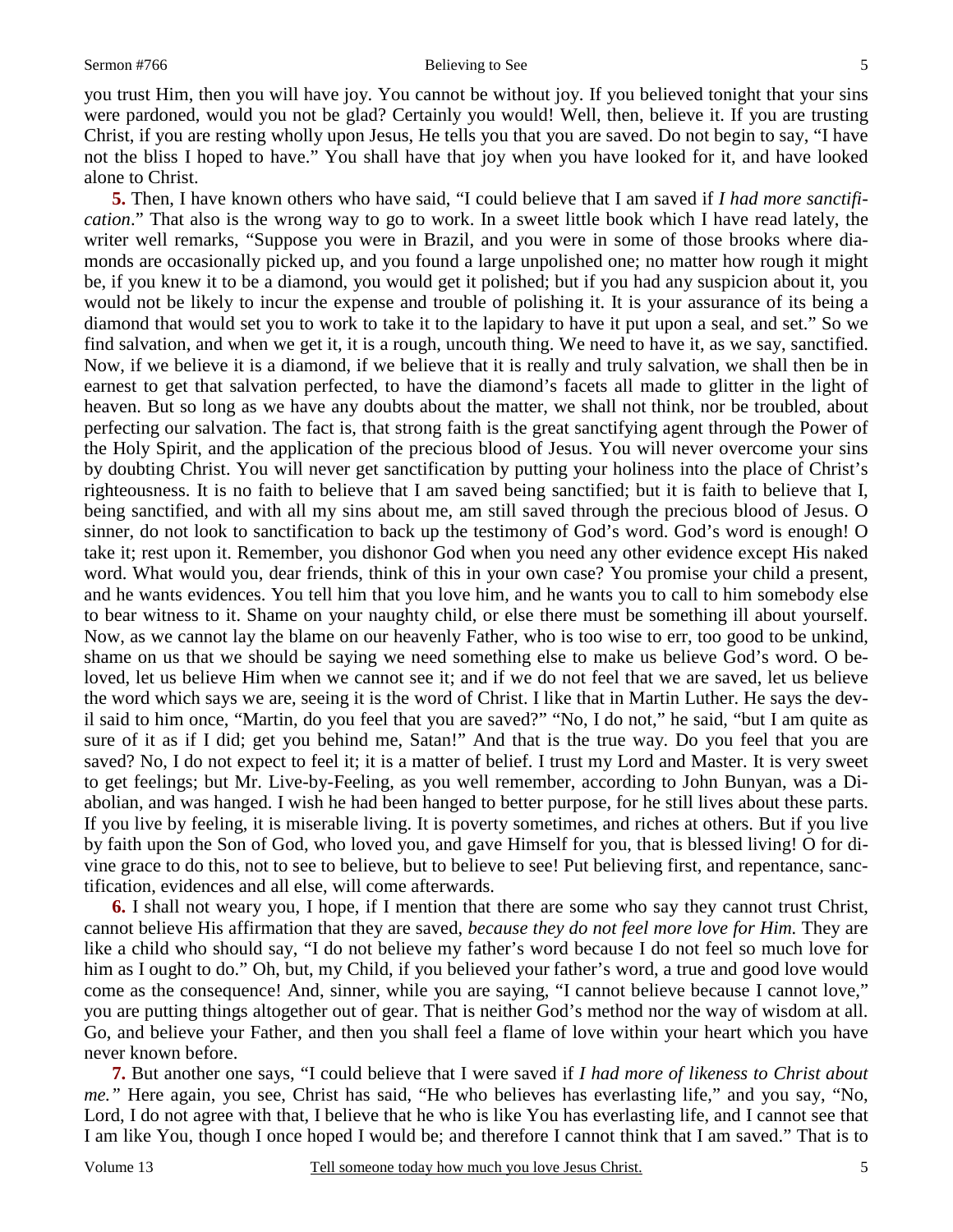say, Christ and you differ in opinion, and you set your, "No," up against Christ's, "Yes." Oh, down, down, down with your proud, "No," and just take this sweet assurance, that "He who believes on Him is not condemned!" Now, here is a man who has been cutting a seal, and making your crest, but when you come to stamp your letters with it, you find that the impression is very bad, that it is not your crest at all. You cannot make out what it is. It may be a crest, but it is not at all like one. Well, what will you do? Will you try to polish up your wax, and so make the impression like what you wanted it to be? Would it not be a great deal wiser if you were to get the seal altered? Would not that set it all right directly? If you were to send the seal back to the man who cut the die, and get him to make the seal properly, would not the stamp then be right? Now, how do we get likeness to Christ? Why, it is faith which puts the stamp there, and instead of saying, "The impression upon my character is not like Christ, therefore I must try to alter it," my dear friend, think about your faith; go to Christ, and through Him get your faith altered; and when the stamp is set right, then the impression will be perfect. There is no holiness, no true holiness apart from faith. It is not by doubting that we come to be holy. I never could overcome a sin by saying, "I am afraid I am not a child of God." The devil knows this, and consequently whenever he can get us alone, he always begins with this, "If you are the son of God." He did this with our Lord, and if he could have led our Lord to doubt whether He was God's Son, we know not what might have come of it, for certainly when he gets us to doubt whether we are children of God, then we very soon glide into other sins. But when we can say to him, "Now, Satan, I am not ignorant of your devices; I know you are about to tell me of my unfaithfulness and of my great sin; I know all that, but the blood of Jesus Christ, God's dear Son, cleanses me from all sin; you may paint me as filthy as yourself, and filthier, too, if it so pleases you, and I will acknowledge that it is true; but then I will remind you that Christ has said, 'I have blotted out your sins like a cloud, and like a thick cloud your transgressions.'" Why, you are more than a match for the devil then!

 O brothers and sisters let us take Christ's word as we find it. I bring you back to the story I told you about the Emperor and the soldier; and seeing He has said that we are saved, let us believe we are. If we have nothing else to prove it, let us stand to it before angels and devils, the assembled courts of heaven and of hell, all joined together, and say, "I have God's word for it, and I would put God's word even before an angel's word; if Christ has said I am saved, then I am saved; if He has declared that the believer has eternal life, I do believe; I do trust in Jesus, and therefore I have eternal life, and I cannot perish; neither can anyone pluck me out of Christ's hands." Now, that is the gospel of Jesus Christ. I would to God you had grace to receive it! I pray that every one of us may be brought to depend upon the veracity of God and the merit of Jesus, and then, believing to see, instead of seeing to believe, we shall be sustained, and comforted, and greatly blessed.

**III.** And now I have a FEW DIRECTIONS TO GIVE TO MORE ADVANCED BELIEVERS upon the same subject.

 Beloved in the Lord, *the whole course of the Christian's life must be believing to see.* We walk by faith, and not by sight. I hope the day may soon come when the noble example which has been set by our esteemed brother, Mr. Muller, of Bristol, will be more constantly followed in the entire Lord's work; for rest assured, that if we will but believe to see, we shall see great things. I cannot forbear mentioning to you tonight what God has enabled us to see of late as a church. We met together one Monday night, as you will remember, for prayer concerning the Orphanage, and it was not a little remarkable that, on the Saturday of that week, God should have moved some friend who knew nothing of our prayers, to give 500 pounds to that cause. It astonished some of you that, on the following Monday, God should have moved another to give 600 pounds! When I told you of that at the next prayer meeting, you did not think, perhaps, that God had something else in store, and the following Tuesday another friend came with 500 pounds! It was just the same in the building of this house. We were a few and poor people when we commenced, but still we moved on by faith, and never went into debt. We trusted in God, and the Tabernacle was built, to the eternal honor of the God who hears and answers prayer. And, mark you, it will be so in the erection of this Orphan House. We shall see greater things than these if only our faith will precede our sight. But if we go upon the old custom of our general societies, and first look out for regular income, and get our subscribers, and send round our collectors, and pay our percentages—that is,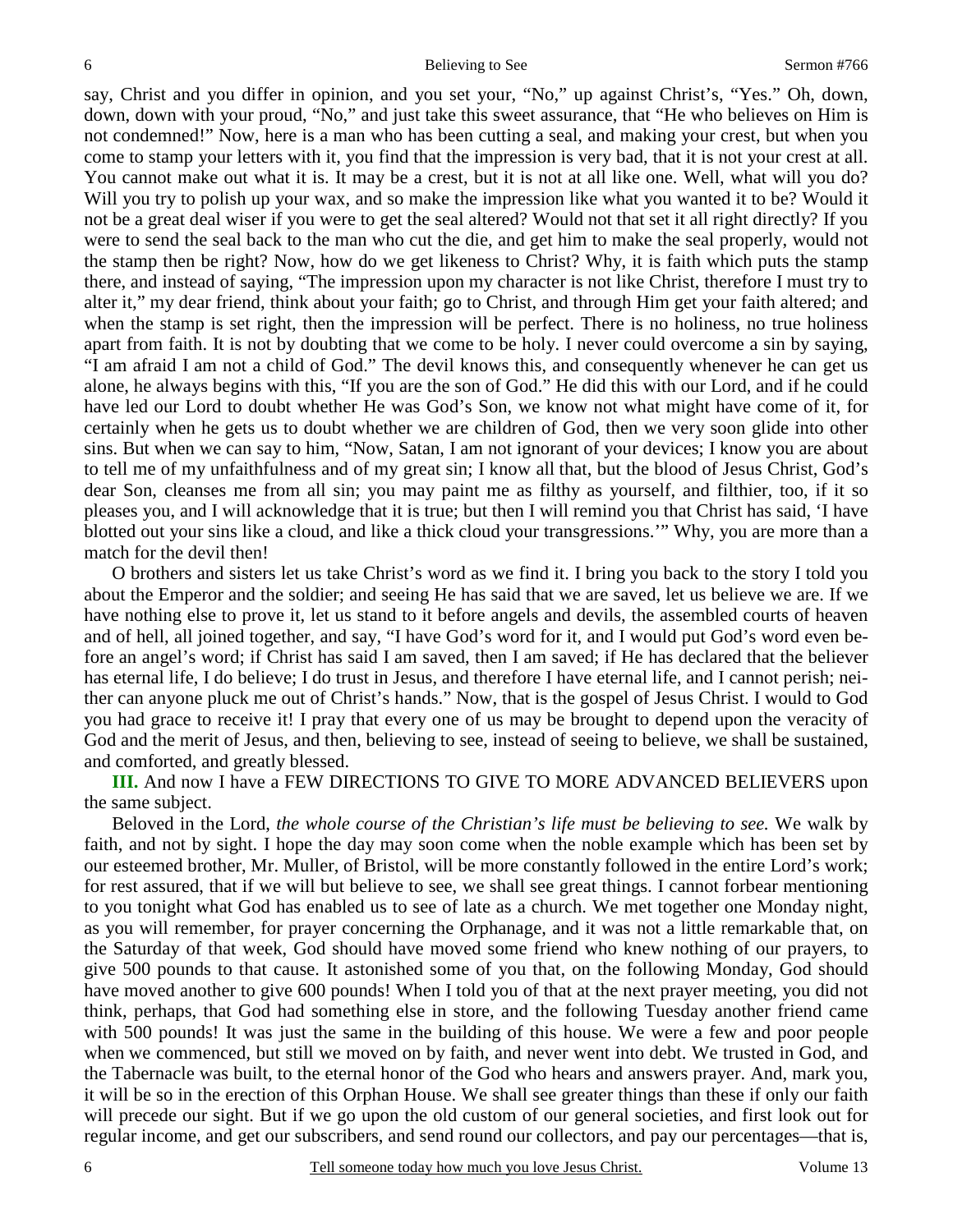7

do not trust God, but trust our subscribers—if we go on that rule, we shall see very little, and have no room for believing. But if we shall just trust God, and believe that God never did leave a work that He put us upon, and never sets us to do a thing without meaning to help us through with it, we shall soon see that the God of Israel lives, and that His arm is not shortened that He cannot save, neither is His ear heavy that He cannot hear. Brothers and sisters let us remember Israel when they came to the Red Sea. There it was, a roaring, billowy sea; but they were bid to march through it, and they did march; and though the waters roared before them fiercely, yet as soon as the priests' feet touched the flood, the depths stood upright on a heap, and the waters were congealed in the heart of the sea. And so shall it be with you, brothers and sisters, and with your faith. Believe in God, and face your difficulties, and they shall flee before you. Then, remember the Egyptians. They decided to do the same thing. They thought, "Oh, that is all right; we will do as these have done before us." But notice, they said this because all their difficulties had been cleared away. There was the Red Sea all dry before them. Any fool could march through there! But, unfortunately, while faith can march through a sea dry-shod, unbelief only begins to march when it is all dry, and presently, unbelief gets drowned. Unbelief needs to see, and God strikes it blind. Faith does not need to see, and God opens its eyes, and it sees God, ever present to help and deliver it. Now, you who are working for Christ, and you who are troubled in your business, you who are in any way challenged, remember the life of faith. Remember that you are not called to walk by sight, but by faith! Like David, believe to see, and great shall be your joy.

 Now, beloved Christian brothers and sisters, *the same thing must happen in our inward conflicts.* If we want to grow in divine grace, we shall not do so by humbling ourselves, as we call it. The way to make advances in divine life is to believe that you can only grow in grace by God's Spirit; to believe that since Jesus Christ is yours, all things are yours. My brother, my sister, have you a bad temper? You will never overcome that temper by saying, "I cannot overcome it." But if, by faith, you are able to say, "I can do all things through Christ who strengthens me," you will overcome it yet. No sin is ever slain by your saying, "Oh, it is my disposition; it is *natural* to me." I know it is, and all manner of wickedness is natural to us, but you have to rest upon a supernatural arm—you are a twice-born man. You are a new creature, and you must not sit down in peace in any form of sin, but believe that you can overcome it by the power of your faith, and of the Holy Spirit that is in you. Believe, in order to see yourselves growing in grace; believe, to see yourselves conquering sin in the name of Christ, and you shall do so.

 And again, with regard to *our perplexities in doctrines and matters of faith,* you must apply the same rule. Believe first, and then you will see the truth as it is in Jesus. How often the Christian comes across a passage of Scripture which seems to be dark and mysterious. He cannot for a time understand its preciousness, nor behold its beauty; but though he cannot see the golden ore, he knows that it is there; and, like one who searches for gold amidst the nuggets of quartz where it is embedded, in due time he will be enriched. It will not do to cast it away because nothing at present is seen; for before long the full value of it shall be known. The Christian drinks water from a well which is deep and by nothing but faith's long arm can reach down so as to draw the living water. It is no surface supply which will do for us; down deep in the depths of God's spiritual truths, where no hand of reason can reach, we can let down our faith, and the clear, fresh water will be drawn up to refresh our thirsty souls. If ever you are in a difficulty, bring faith to bear upon the truth of God first, and you will understand and see afterwards. It depends upon which end of the telescope you use first and put to your eye, how much you will see of the landscape; and the lengths and breadths of the truth of God are only discovered when faith is first of all brought into exercise.

 Remember, moreover, my beloved brothers and sisters that our *only safeguard in times of prosperity* is to exercise faith beforehand. Our text says, "I had fainted, unless I had believed to see the goodness of the Lord in the land of the living." Expect great things from God, work for them, and believe that God intends to do good to you. David was not taken by surprise when he saw God's goodness. He had always believed in it; and when the full tide of divine beneficence met his view he was not overcome, for he always, by faith, comprehended it. You, my brothers and sisters, now high up in the mountain, still let your faith lead your eye upwards and you will not grow giddy and fall. Walk by faith, and you will find yourself safe alike in trouble and in joy. In the night of adversity it will be as a pillar of fire to give you